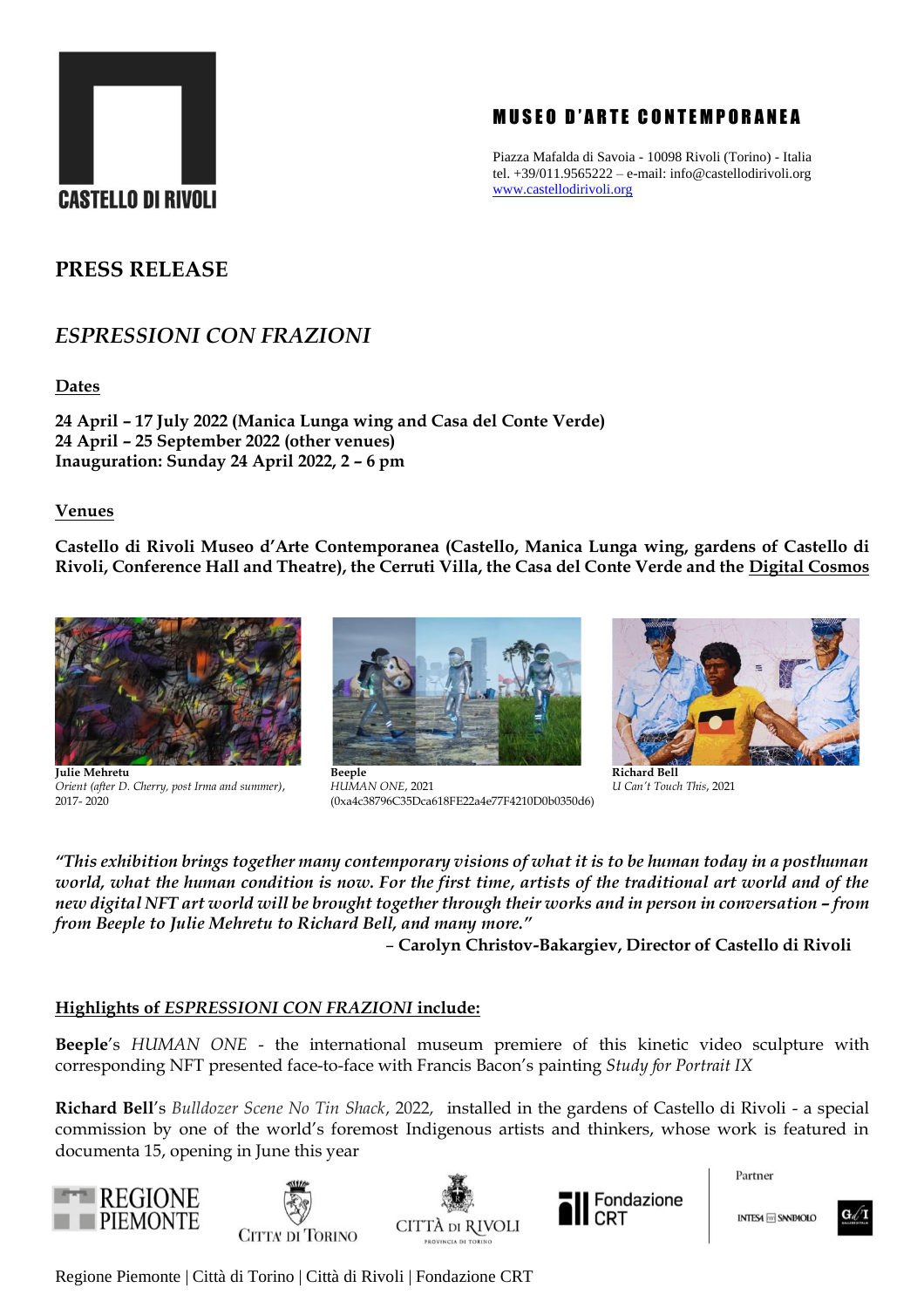**Julie Mehretu**'s painting *Orient (after D. Cherry, post Irma and summer)*, 2017- 2020, displayed with Giacomo Balla's futurist *Velocità astratta*, 1913, of a century before, presenting different visions of a layered and dynamic reality

For the opening on Sunday 24 April, a series of talks with artists whose works are part of *ESPRESSIONI CON FRAZIONI* and Castello di Rivoli Director Carolyn Christov-Bakargiev and Chief Curator and Curator of Collections Marcella Beccaria will take place in the gardens.

**2 pm – Bracha L. Ettinger 2.30 pm – Anna Boghiguian 3 pm – Silvia Calderoni and Ilenia Caleo 3.30 pm – Julie Mehretu 4 pm – Beeple (Michael Winkelmann) 4.30 pm – Richard Bell 5 pm – Nikita Kadan**

The following artists in the exhibition will be speaking near their works with Castello di Rivoli Curator Marianna Vecellio on Sunday 24 April, earlier in the day: **Enrico David**, **Irene Dionisio**, **Agnieszka Kurant** and **Marianna Simnett**.

# **Concept**

*ESPRESSIONI CON FRAZIONI* opens on April 24, 2022. This exhibition marks a midway point in the overall *ESPRESSIONI* project, a multi-year exhibition and research programme that began in 2020 and will continue through 2023, which looks at human expressions in art from prehistory to today in societies across the world. *ESPRESSIONI CON FRAZIONI* is a major exhibition unfolding across the entire complex of Castello di Rivoli, a 17<sup>th</sup>-century baroque palace in the hills above Turin, from the historic galleries of the Castello, to the spaces of the Manica Lunga wing and gardens, to the Museum's Theatre, the Cerruti Villa (a house museum that is part of Castello di Rivoli) and to the Casa del Conte Verde in the historic centre of the town.

*ESPRESSIONI CON FRAZIONI* refers to the fractured aspect of contemporary life during which art is experienced against the backdrop of disruptive elements such as the digital revolution, pandemics and war. The exhibition investigates the multiple forms of expressiveness, expression, expressivity and expressionism that run through the histories of art and societies.

"*The idea for the 'Espressioni' programme originated as a response to pressing urgencies that define our world*," says **Christov-Bakargiev**, "*with the suggestion of the obsolescence of the individual human subject due to, on the one hand, the need for a complex multispecies co-evolution to achieve climate and social justice, and, on the other hand, the multiplication of 'dividual' selves and forms of mass vanity in our 'selfie' era of hyper-self-representation combined with the celebration of technology. The exhibition's time span extends from the dawn of human civilizations, with early cave paintings, up to the present through a global perspective, which includes a study of Street art and forays into the online world."*

*ESPRESSIONI CON FRAZIONI* will activate new dialogues, emphasising the multiple ways in which artists in different times and geographical areas express their emotional states and their bodily sensations. The exhibition includes painting, sculpture, installation, collage, photography, video, sound art, performance and new forms of digital art.

*ESPRESSIONI CON FRAZIONI* will also include numerous new artistic productions, performances and special solo 'focus' projects by artists such as: **Ed Atkins** (Oxford, UK, 1982); **Kader Attia** (Seine-Saint-Denis, France, 1970); **Rugilė Barzdžiukaitė** (Kaunas, Lithuania, 1983), **Vaiva Grainytė** (Kaunas, Lithuania, 1984) and **Lina Lapelytė** (Kaunas, Lithuania, 1984); **Richard Bell** (Charleville, Australia, 1953); **Beeple** (MICHAEL WINKELMANN, Fond du Lac, USA, 1981); **Anna Boghiguian** (Cairo, Egypt, 1946); **Silvia Calderoni** (Lugo, Italy, 1981) and **Ilenia Caleo** (Livorno, Italy, 1974); **Enrico David** (Ancona, Italy, 1966); **Irene Dionisio** (Turin, Italy, 1986); **Bracha L. Ettinger** (Tel Aviv, Israel, 1948); **Mariangela Gualtieri** (Cesena, Italy, 1951); **Grada** 









Partner

**INTES4 <b>Em** SNNP4OLO

 $G \mathscr{N}$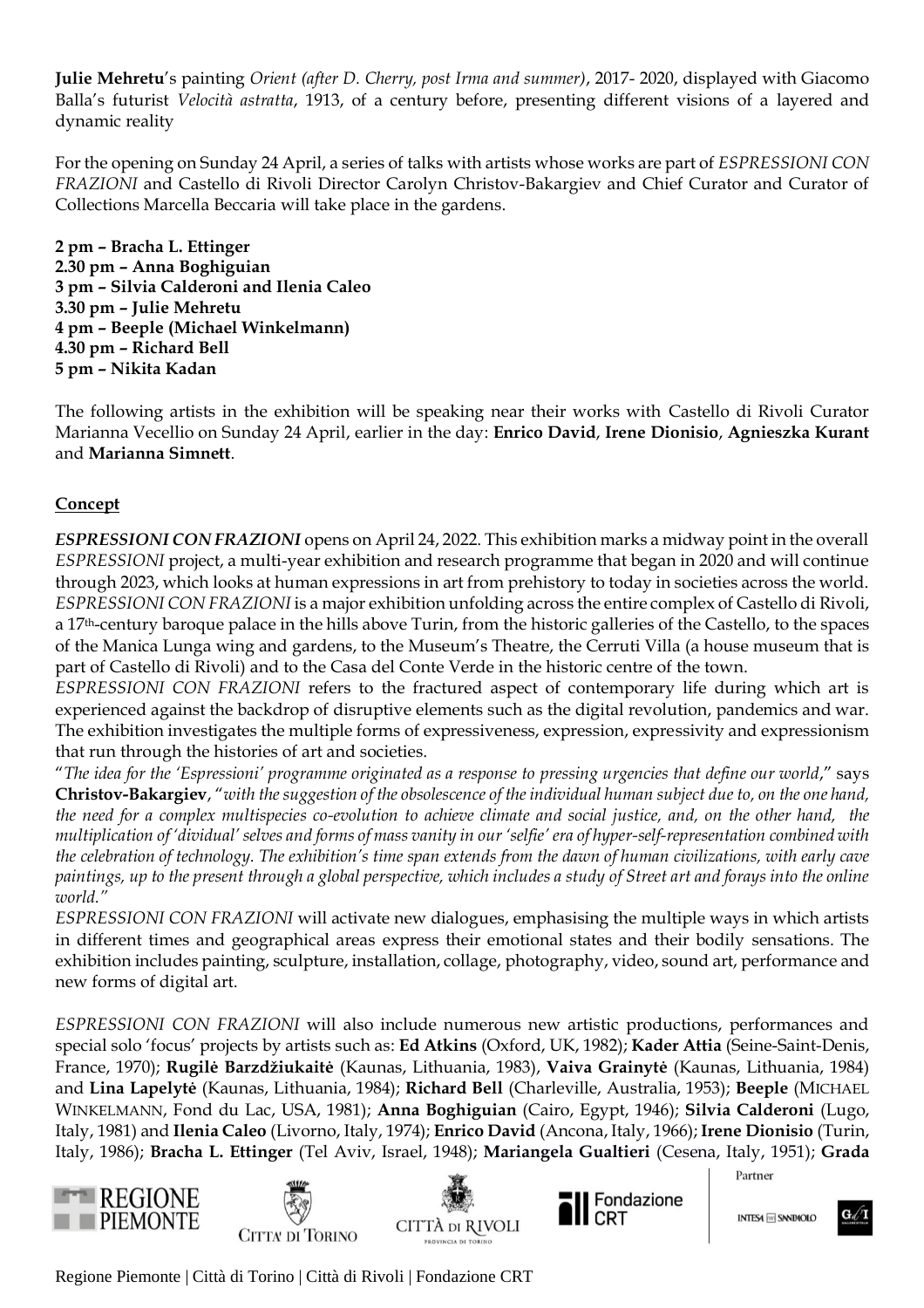**Kilomba** (Lisbon, Portugal, 1968); **Agnieszka Kurant** (Lódz, Poland, 1978); **Dana Schutz** (Livonia, USA, 1976); **Marianna Simnett** (Kingstone-upon-Thames, UK, 1986); **Uýra Sodoma** (EMERSON PONTES DA SILVA, Santarém, Brazil, 1991) and **Jenna Sutela** (Turku, Finland, 1983).

## **Focus Projects**

The exhibition at Castello di Rivoli marks the museum world premiere of *HUMAN ONE*, 2021 (0xa4c38796C35Dca618FE22a4e77F4210D0b0350d6), by **Beeple** (Michael Winkelmann, b. 1981). *HUMAN ONE* is a kinetic video sculpture existing in both the physical and digital realms with a perpetual dynamic animation of a person resembling an astronaut traversing an ever-changing landscape. Beeple created the artwork in association with new blockchain technologies known as "smart contracts". In this case, the artist may modify the work remotely over time. Thus, the viewer will have a unique experience of *HUMAN ONE* each time they return to see the artwork. The person walking in an ever-changing landscape represents the first human in the Metaverse. *HUMAN ONE* will be presented in visual dialogue with one of the most important paintings of **Francis Bacon** (1909–1992), *Study for Portrait IX*, 1956-1957, from the Cerruti Collection at Castello di Rivoli. In the unique setting of the 147-meter-long, six-meter-wide Manica Lunga wing of Castello di Rivoli, the dynamism of the walking person in *HUMAN ONE* contrasts with the static nature of the man portrayed in Bacon's portrait, which reflects the existentialist anxieties of the post-Second World War modern era when it was created. Bacon's *Study for Portrait IX* portrays its subject with no hands and no agency, sitting on a chair against an emerald green background within a white linear geometric structure that Bacon often used to frame his figures. By contrast, Beeple's "astronaut" represented in the artist's evolving landscape is moving constantly, while the audience stands still. *HUMAN ONE* represents a new era of digital art. The journey of the "astronaut" invites the viewer to consider the relationship between their digital identity and their physical identity. Beeple captured the attention of the international art world and global crypto community after the Christie's auction of the artwork *EVERYDAYS: THE FIRST 5000 DAYS*, 2021, as an NFT a year ago, serving as a catalyst for digital art and the uniqueness that each NFT (non-fungible token) represents through the new blockchain technology of the smart contract. Later in 2021 Beeple made *HUMAN ONE*, which was auctioned at Christie's Evening Sale to Ryan Zurrer, a Swiss-based businessman and collector of digital art. Beeple is widely considered the standard-bearer of digital art and *HUMAN ONE* can be viewed as a revolutionary work of art of our times in the way the artist questions the boundaries between the virtual and real worlds.

The solo project by **Richard Bell** conceived for Castello di Rivoli will be installed in the gardens and the Conference Hall of the Manica Lunga wing of Castello. Bell's artistic production, which began in the 1980s, is closely intertwined with Indigenous political issues and investigates the brutality and discrimination experienced by Aborigines in Australia. Referring to biographical events, Bell tells a story often hidden in an attempt to recognise the autonomy and aesthetics associated with the political power of contemporary Aboriginal art. His two projects here include a life-size reproduction of his Aborigine family's tin shack demolished by the Australian authorities, which will be installed in the gardens with typical furnishings and with his new video installation (*Bulldozer Scene No Tin Shack*, 2022) about the demolition of his house when he was 14 years old. The looped projection shows a teenager who, in an attempt to stop the bulldozer that was demolishing the tin shack in which he was living in 1967, imitates the gesture of the man who had stopped the advance of a tank in Tiananmen Square in 1989. In the video, the teenage boy stands still and, despite his resistance, the bulldozer destroys the shack, leaving a pile of rubble. A mini-retrospective of Bell's work in the adjoining Conference Hall presents works including *Prelude to Imagining Victory* of the series *Umbrella Embassy*, 2013, which is the first installation version of the work *Tent Embassy*, 2013 - in progress; the recent paintings *U Can't Touch This*, 2021, and *Immigration Policy*, 2017; works from the past, such as *Ministry Kids (Children's Parliament)*, 1992, and *Pigeon Holed*, 1992, which reflect the fear that Aborigines may access Australian institutional and power positions. The painting *Bell's Theorem*, 2002, will also be installed along with original notes from the artist's writings. Finally, the video *Scratch an Aussie*, 2008, will also be on display. Richard Bell's work will feature prominently in documenta 15, opening in June 2022.









Partner

**INTES4 <b>Em** SNNB4OLO

 $\mathbf{G} \mathscr{N}$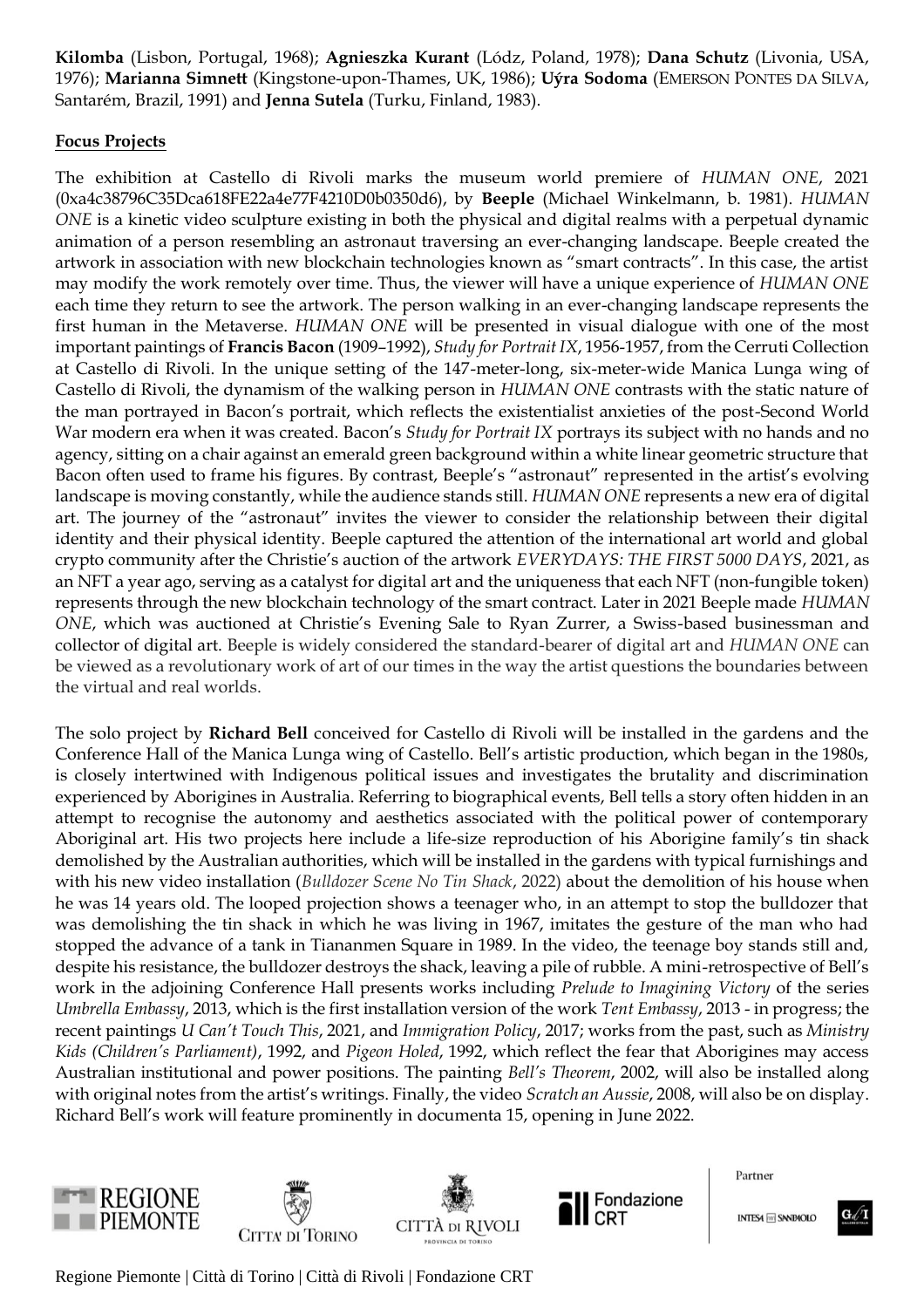**Julie Mehretu**, one of the major painters exploring abstraction today, began her activity in the late 1990s. Known for her layered paintings combining contemporary references with architecture and urban planning, in 2003 she exhibited at Castello di Rivoli as part of the exhibition *The Moderns*. More recently, Mehretu has used photographs found online and in newspapers to prepare the first draft her canvases, made up of layers of personal marks that carry the image to a unique form of dynamic abstraction. From migration crises to global warming, from the fires in California to the Charlottesville violence in 2017, up to the rise of reactionary movements in international politics, the latest cycle of Mehretu's works includes *Orient (after D. Cherry, post Irma and summer)*, 2017-2020. In the case of this work, the specific reference is to the conflicts in the Middle East and the tragic events of the war in Syria. Interested in the formal problems of colour and line, the artist creates a compression of time and space in this painting, as well as a short circuit between the art historical references: from the geometric abstraction of Suprematism to the dynamism of Italian Futurism, up to Abstract Expressionism. On the occasion of *ESPRESSIONI CON FRAZIONI*, Mehretu has chosen to exhibit this work belonging to her private collection and considered by the artist to be extremely significant. It will enter into dialogue with *Velocità astratta*, 1913, a major Futurist painting by **Giacomo Balla** belonging to the Cerruti Collection at Castello di Rivoli. A founding member of the Futurist movement in the early 20<sup>th</sup> century, Balla was one of the inventors of Modern abstraction through the kinetic dynamism of moving objects such as the automobile, whose speed characterised the new technological progress of the time.

# **[Read more](https://www.dropbox.com/s/ny3ummporzuhe60/ESPRESSIONI%20CON%20FRAZIONI_Read%20More.pdf?dl=0) for information on the many other Focus Projects in this exhibition.**

# **Exhibited Works**

Alongside a selection of works from the Castello di Rivoli Collection and the Francesco Federico Cerruti per l'Arte Collection at Castello di Rivoli, the exhibition will include national and international loans from many private and public institutions. Among the numerous artworks on display, there will be photographic images of ancient cave paintings by **Clarence Bicknell** (Herne Hill, 1842 – Casterino, 1918) and **David Coulson** (Paris, 1948), while historical works from the Cerruti Collection will include *Penitent Magdalene*, c. 1490-1495, by **Benedetto da Maiano** (Maiano, 1441 – Florence, 1497); *Dead Christ Supported by Angels,* c. 1490-1495, by **Giacomo Del Maino** (Lombardy, 1469–1503); *Tauromachia*, 1814-1816, by **Francisco José de Goya y Lucientes** (Fuendetodos, 1746 – Bordeaux, 1828); an untitled wooden sculpture by an **Urhobu artist** (Nigeria, 1800s); *Velocità astratta*, 1913, by **Giacomo Balla** (Turin, 1871 – Rome, 1958); *Fin d'un voyage*, 1929, by **Alberto Savinio**  (Athens, 1891 – Rome, 1952); *Passant furtif*, 1954, by **Jean Dubuffet** (Le Havre, 1901 – Paris, 1985) and *Study for Portrait IX*, 1956-1957, by **Francis Bacon** (Dublin, 1909 – Madrid, 1992). Also on display are *Das Attentat*, 1936, by **George Grosz** (Berlin, 1893 – West Berlin, 1959); *Senza titolo*, 1956, by **Pinot Gallizio**, **Costant**, **Asger Jorn**, **Jan Kotík**, **Piero Simondo**, **Gallizio jr** (Alba, 1902–1964; Amsterdam, 1920 – Utrecht 2005; Vejrum, 1914 – Aahrus, 1973; Turnov, 1916 – Berlin, 2002; Cosio di Arroscia, 1928); *Nascondersi vale la pena,* 1959, by **Gastone Novelli** (Vienna, 1925 – Milan, 1968); *I numeri malefici*, 1978, by **Fabio Mauri** (Rome, 1926–2009); *Persone nere*, 1984, *Ragazza che fotografa un QRcode*, 2021, *Tre persone che spingono la "Sfera di giornali" (QR-Code – Buongiorno Michelangelo di Ugo Nespolo 1967-1968, Torino)*, 2021, *Lampadina*, 1962-66, *Sacra Conversazione*, 1972, and *L'architettura dello specchio*, 1990, by **Michelangelo Pistoletto** (Biella, 1933); *Monument for the Birthday of Rome*, 1995, by **Jimmie Durham** (Houston, 1940 – Berlin, 2021); *See Through*, 1970, by **Vito Acconci** (New York, 1940–2017); *I Am too Sad to Tell You*, 1971, by **Bas Jan Ader** (Winschoten, 1942 – Atlantic Ocean, 1975); *Cave of Forgotten Dreams*, 2010, by **Werner Herzog** (Munich, 1942); *Poster per "Prostitution"*, 1976, by **Cosey Fanni Tutti** (CHRISTINE NEWBY, Kingston upon Hull, 1951); *Poet and Mus*e, 1991, and *Notes to Basquiat: Shaman*, 2001, by **Gordon Bennett** (Monto, 1955 – Brisbane, 2014); *City Deep*, 2020, by **William Kentridge** (Johannesburg, 1955); *Untitled*, 1985, by **Jean-Michel Basquiat** (New York, 1960–1988); *Novecento*, 1997, by **Maurizio Cattelan** (Padua, 1960); *A Way in Untilled*, 2012, by **Pierre Huyghe** (Paris, 1962); *WHERE DOES IT ALL END?*, 1994- 1995, by **Sarah Lucas** (Holloway, London, 1963); *Gaining and Losing*, 2012, di **Rahraw Omarzad** (Kabul, 1964); *United We Stand, Divided We Fall,* 1993, by **Damien Hirst** (Bristol, 1965); *Filter*, 1998-2020, by **Susan Philipsz** (Glasgow, 1965); *Untitled,* 2018, by **Kai Althoff** (Cologne, 1966); *Mick Miller*, 2008, and *Brutalitie*s, 2014, by **Vernon Ah Kee** (Innisfail, 1967); *Orient (after D. Cherry, post Irma and summer)*, 2017-2020, by **Julie Mehretu**  (Addis Ababa, 1970); *Vicino a Torino muore un cane vecchio*, 2003, by **Diego Perrone** (Asti, 1970); *Revival of the* 









Partner

**INTES4 <b>Em** SNNB4OLO

 $\mathbf{G} \mathscr{U}$  I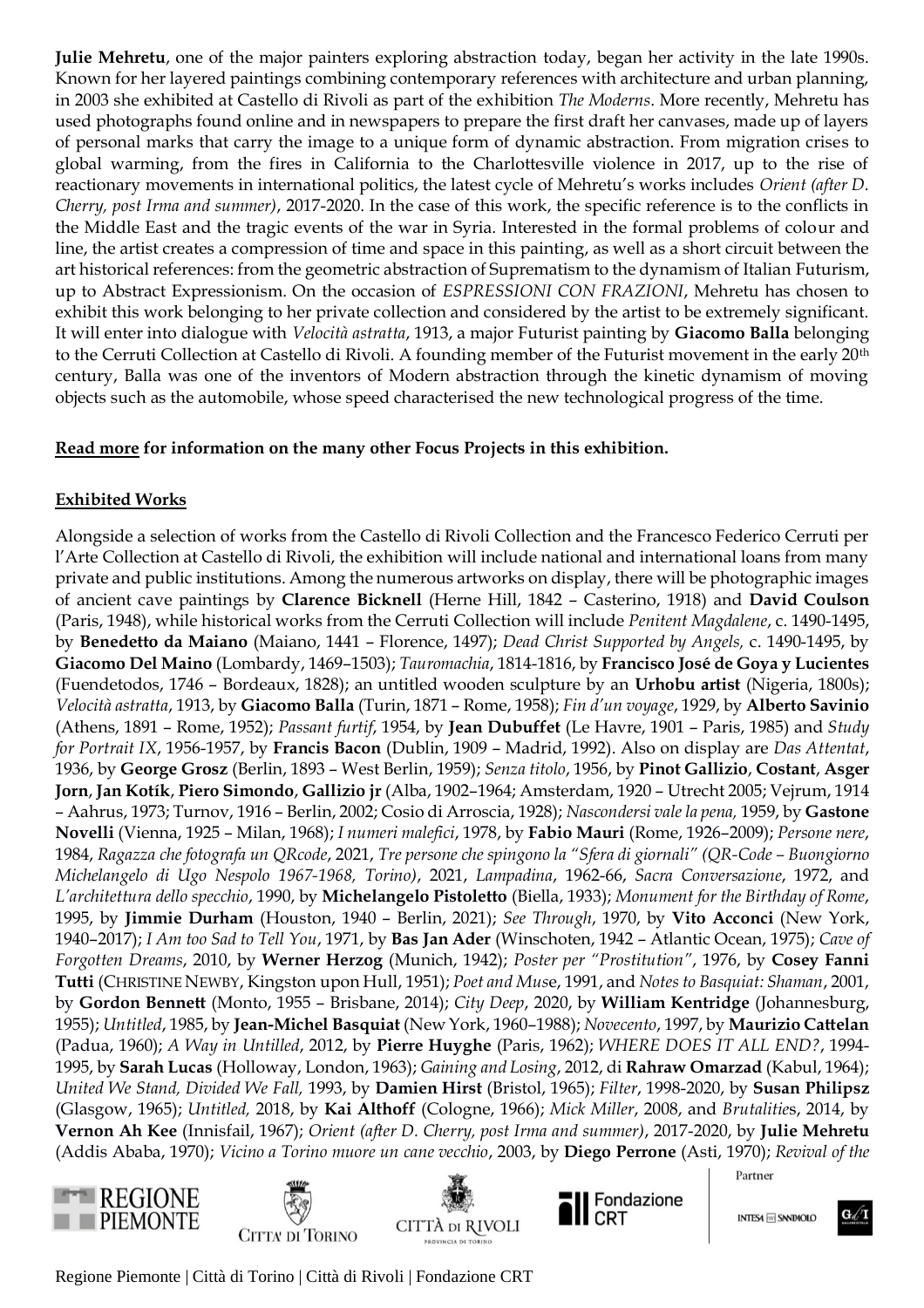*Snake*, 2005, by **Yang Fudong** (Beijing, 1971); *Lucid Skin*, 2019, by **Nikita Kadan** (Kiev, 1982) and **AntiGonna**  (Vinnytsia, 1986); *Il ciclo de La Risalita*, 2020, by **Patrizio Di Massimo** (Jesi, 1983); *Senza titolo*, 2021, by **Francis Offman** (Butare, 1987); *Giochi da adulti*, 2020, by **Guglielmo Castelli** (Turin, 1987); *Autodesire 9, Grief X*, 2020- 2021, by **Lauren Wy** (Long Beach, 1987); *Soggetto danzante,* 2016, by **Giangiacomo Rossetti** (Milan, 1989); *Banda di fiori (Notturno)*, 2021, by **Alice Visentin** (Ciriè, 1993), and *The Family… and the Zombie*, 2021, by **Karrabing Film Collective** (Australia, 2008).

### **Notes for Editors:**

#### *ESPRESSIONI CON FRAZIONI*

24 April – 17 July 2022 (Manica Lunga of Castello di Rivoli and Casa del Conte Verde) 24 April – 25 September 2022 (Castello di Rivoli Museo d'Arte Contemporanea, Castello di Rivoli Gardens, Conference Hall and Theatre, the Cerruti Villa and the [Digital Cosmos\)](https://www.castellodirivoli.org/en/mostra/cosmodigitale/)

Curated by Carolyn Christov-Bakargiev, Marcella Beccaria, Marianna Vecellio and Fabio Cafagna with the curatorial coordination of Anna Musini.

The exhibition includes a focus project on the history of Street Art, "Wall Street", by Gianluca Marziani (with Stefano Antonelli).

#### **Public Programmes**

In conjunction with the exhibition, Castello di Rivoli is organising a series of conferences, meetings and indepth screenings for the public, which will be attended by some of the artists whose work is on display in dialogue with experts from different fields.

#### **Captions of images**

#### **LEFT**

**Julie Mehretu** *Orient (after D. Cherry, post Irma and summer)*, 2017- 2020 Ink and acrylic on canvas 274,3 x 304,8 cm Courtesy the artist and Marian Goodman Gallery Copyright: Julie Mehretu Photo: Tom Powel Imaging

# **CENTER**

**Beeple** *HUMAN ONE*, 2021 (0xa4c38796C35Dca618FE22a4e77F4210D0b0350d6) Kinetic video sculpture, four video screens (16k resolution), polished aluminum metal, mahogany wood frame, dual media servers, endless video with corresponding dynamic NFT 220,1 x 121,9 x 121,9 cm Collection Ryan Zurrer Courtesy the artist and the collector

### **RIGHT**

**Richard Bell** *U Can't Touch This*, 2021 Synthetic polymer paint on canvas 180 x 240 cm Courtesy the artist and Milani Gallery, Brisbane Photo: Carl Warner

### **The** *ESPRESSIONI* **Project 2020-2023**

*ESPRESSIONI CON FRAZIONI* is the second chapter of a three-part programme.









Partner

**INTES4 M SANB4OLO**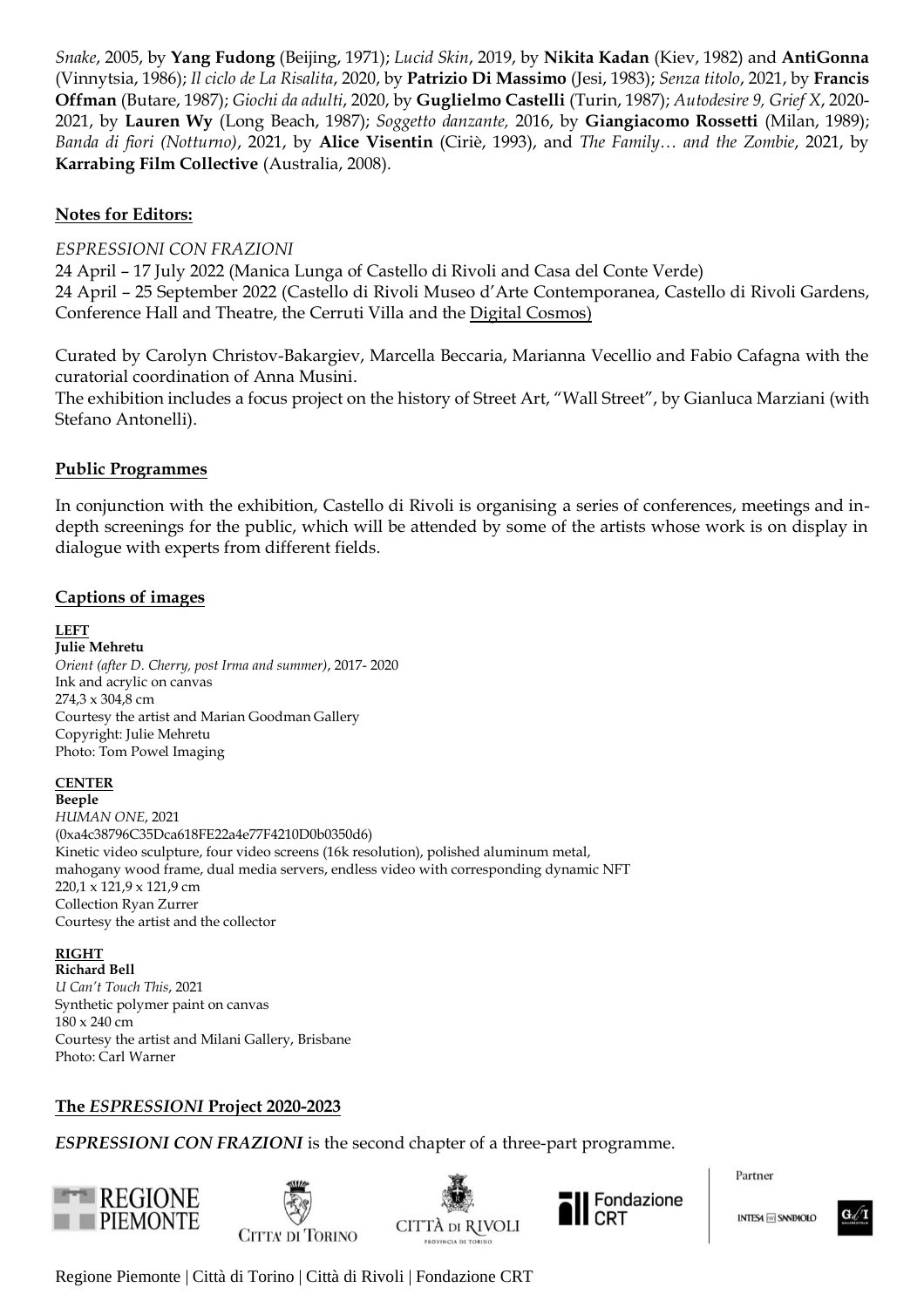*ESPRESSIONI. THE EPILOGUE* will take place in Spring 2023 with works by **Nalini Malani** (Karachi, 1946), **Nicole Eisenman** (Verdun, 1965), **Adrián Villar Rojas** (Rosario, 1980), **Cooking Sections** (DANIEL FERNÁNDEZ PASCUAL, 1984, and ALON SCHWABE, 1984), **Tabita Rezaire** (Paris, 1989), and major works by **Francisco José de Goya y Lucientes** (Fuendetodos, 1746 - Bordeaux, 1828), **William Turner** (London, 1775 - Chelsea, 1851), **James Ensor** (Ostend, 1860–1949), **Gustav Klimt** (Baumgarten, 1862 - Vienna, 1918), **Käthe Schmidt Kollwitz** (Könisberg, 1867 – Moritzburg, 1945), **Anton Zoran Mušič** (Boccavizza, 1909 – Venice, 2005), and **Jackson Pollock** (Cody, 1912 – Springs, 1956), among others.

*ESPRESSIONI. THE PROPOSITION* was held 2020 - 2021 and included a solo exhibition and performance by **Anne Imhof** (Gießen, 1978), as well as major works by **Simone dei Crocifissi** (Bologna, 1330 ca. - 1399 ca.), **Dosso Dossi** (San Giovanni del Dosso, 1468 ca. – Ferrara, 1542), **Caravaggio** (Milan, 1571 – Porto Ercole, 1601), **Jusepe de Ribera** (Xàtiva, 1591 – Naples, 1652), **Artemisia Gentileschi** (Rome, 1593 – Naples, 1656 ca.), **Andrea Vaccaro** (Naples, 1604–1670), **Francisco José de Goya y Lucientes** (Fuendetodos, 1746 - Bordeaux, 1828), **Alexej von Jawlensky** (Toržok, 1864 – Wiesbaden, 1941), **Pablo Picasso** (Malaga, 1881 – Mougins, 1973), **Giorgio de Chirico** (Volo, 1888 – Rome, 1978), **Egon Schiele** (Tulln an der Donau, 1890 – Vienna, 1918), **Alberto Giacometti** (Borgonovo di Stampa, 1901 – Coira, 1966), **Emilio Vedova** (Venice, 1919–2006), **Mario Merz** (Milan, 1925–2003), **Marisa Merz** (Turin, 1926-2019), **Fabio Mauri** (Rome, 1926-2009), **Piero Manzoni** (Soncino, 1933 – Milan, 1963), **Bas Jan Ader** (Winschoten, 1942 – Atlantic Ocean, 1975), **Anselm Kiefer** (Donaueschingen, 1945), **Chris Burden** (Boston, 1946 – Topanga, 2015), **Isa Genzken** (Bad Oldesloe, 1948), **Enzo Cucchi** (Morro d'Alba, 1949), **Beau Dick** (Kingcome Inlet, 1955 – Vancouver, 2017), **Monica Bonvicini** (Venice, 1965), **Susan Philipsz** (Glasgow, 1965), **Cecily Brown** (London, 1969), **Wael Shawky** (Alexandria, 1971), **Marzia Migliora** (Alessandria, 1972), **Lin May Saeed** (Würzburg, 1973), **Regina José Galindo** (Guatemala City, 1974), **Lynette Yiadom-Boakye** (London, 1977), **Jordan Wolfson** (New York, 1980), **Patrizio Di Massimo** (Jesi, 1983), **Miao Ying** (Shanghai, 1985), and **Giuliana Rosso** (Chivasso, 1992). Over the past year 2021, solo projects dedicated to **Otobong Nkanga** (Kano, 1974), **Bracha L. Ettinger** (Tel Aviv, 1948), **Agnieszka Kurant** (Lódz, 1978) and **Pier Paolo Pasolini** (Bologna, 1922 - Ostia, 1975) were also added.

### **The activities of Castello di Rivoli Museo d'Arte Contemporanea are primarily supported by Regione Piemonte.**



**This exhibition is made possible thanks to further support of Fondazione CRT.** 



**Castello di Rivoli thanks Fondazione per l'Arte Moderna e Contemporanea CRT for the artworks on permanent loan to the Museum exhibited in the frame of** *ESPRESSIONI.*



**The** *ESPRESSIONI* **exhibition and research programme is supported by Andrea Ruben Levi, Benefactor.**

**The project by Richard Bell is made possible with the generous support of Friend Cav. Simon Mordant AO and Catriona Mordant AM.**

**The projects by Vernon Ah Kee, Richard Bell and Gordon Bennett are supported by the Queensland Government through Arts Queensland.**









Partner

**INTES4 <b>Em** SNNP4OLO

 $G \mathscr{N}$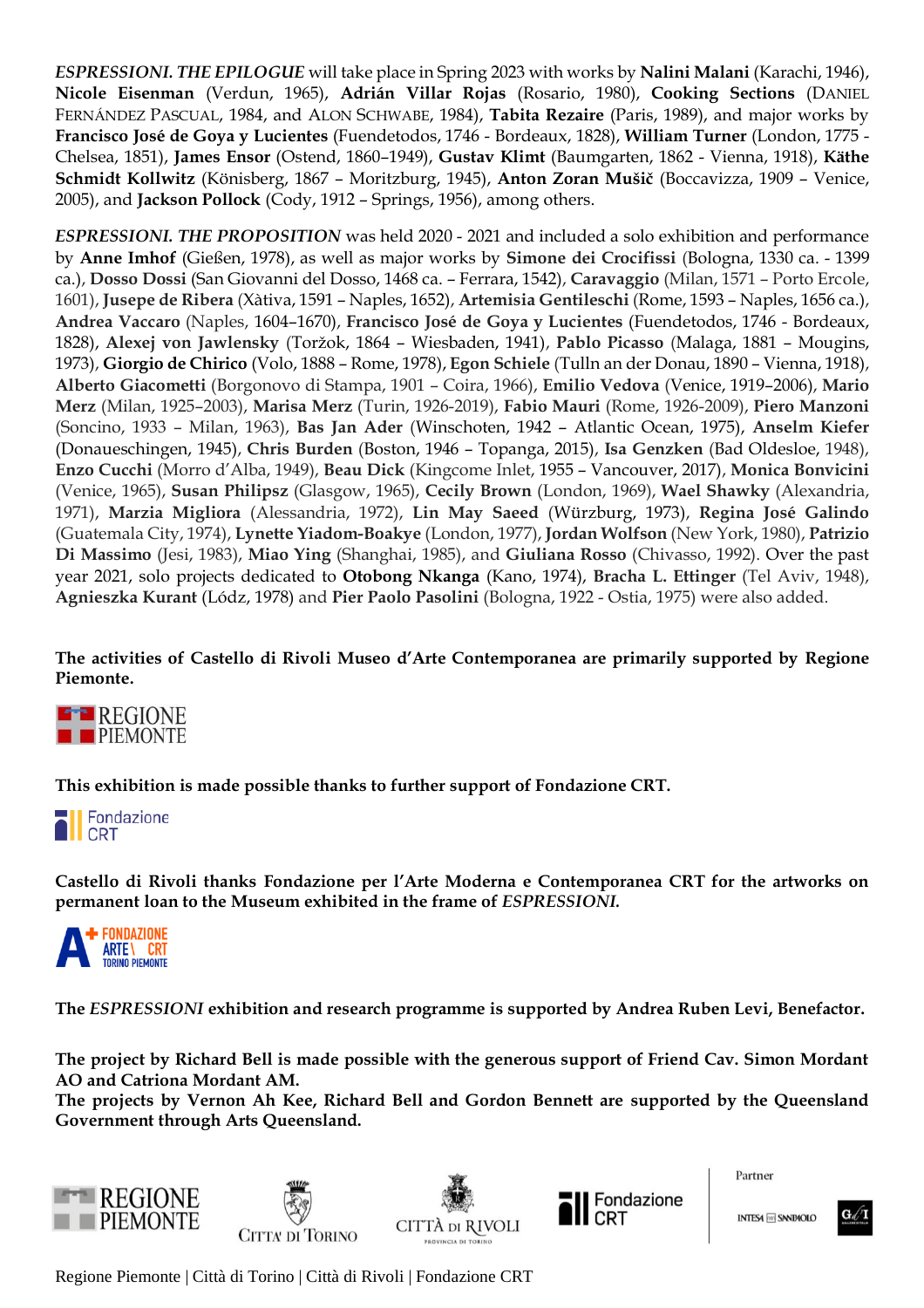**The projects by Vernon Ah Kee, Richard Bell and Gordon Bennett have been assisted by the Australian Government through the Australia Council, its arts funding and advisory body.**





**The project by Rugilė Barzdžiukaitė, Vaiva Grainytė and Lina Lapelytė is made possible thanks to Giuliana Setari Carusi, Benefactor, and the Lithuanian Cultural Institute.**



**The project by Grada Kilomba is made possible thanks to the Goodman Gallery, Johannesburg, Cape Town and London; the Hartwig Art Foundation, Amsterdam and Nicoletta Fiorucci, Benefactor.**

**The project by Irene Dionisio is made possible thanks to Beatrice Bulgari, Benefactor.**

**The project by Agnieszka Kurant is made possible thanks to Patrizia Sandretto Re Rebaudengo, Benefactor.**

**The project by Beeple is made possible thanks to Ryan Zurrer.**

**The project by Dana Schutz is made possible thanks to Thomas Dane Gallery, London and Naples.**

**The project by Bracha L. Ettinger is made possible thanks to Artis, New York; Richard Saltoun Gallery, London, and Braverman Gallery, Tel Aviv.**

# **\_\_\_\_\_\_\_\_\_\_\_\_\_\_\_\_\_\_\_\_\_\_\_ Transport partner**



Holders of a *Frecciarossa*, *Frecciargento* or *Frecciabianca* ticket - with destination Turin on a travel date within three days before the entrance to the Castello di Rivoli - will receive a 50% discount on the entrance ticket to the Museum and 10% at the Bookshop of Castello di Rivoli. Tickets can be purchased at Castello di Rivoli ticket office or on the [castellodirivoli.org](https://www.castellodirivoli.org/en/tickets/) website. In both cases, to take advantage of the discount, it will be necessary to show your travel document at the Castello di Rivoli ticket office.

#### **Opening hours**

**Castello di Rivoli Museo d'Arte Contemporanea** Thursday – Sunday 11am – 7pm

**Cerruti Collection** Thursday – Sunday 11am – 7pm

**Casa del Conte Verde - Via Fratelli Piol, 8 - Rivoli** Tuesday – Friday 4pm - 7pm | Saturday and Sunday 10am - 1pm / 4 pm - 7pm

#### **Tickets**

**On the occasion of** *ESPRESSIONI CON FRAZIONI***, from Thursday 28 April to Sunday 25 September 2022, the public will be able to visit the exhibition venues of Castello di Rivoli and the Cerruti Villa with a single ticket at the special rate of € 19,50.**









Partner

**INTES4 M SANB4OLO** 

 $\mathbf{G\!\!\!\!\!\!/\,}^T$